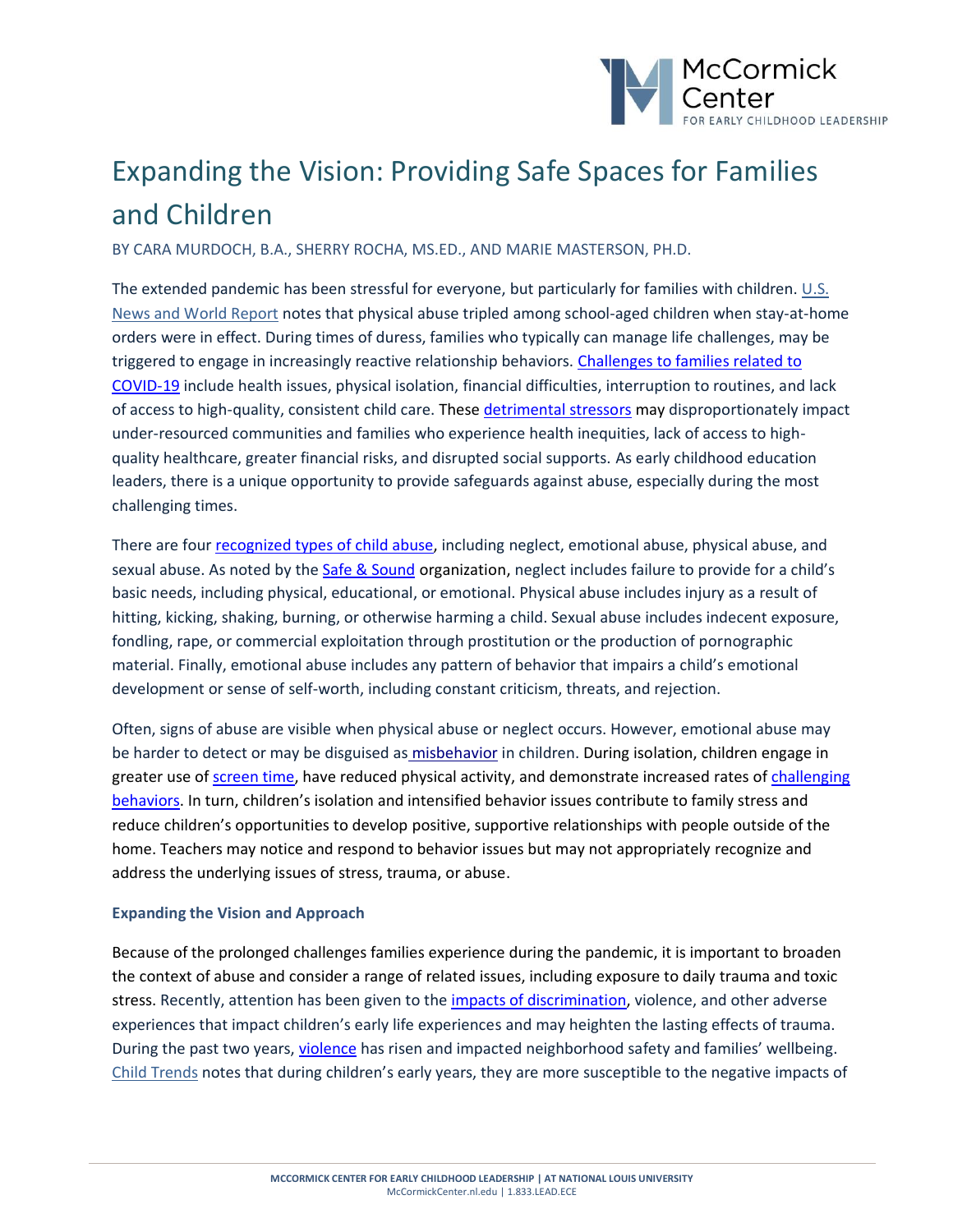trauma, since early toxic stress impacts their relationships with others and social-emotional, cognitive, and physical development.

When children have the support of resilient families, they more easily rebound; however, when children experienc[e prolonged toxic stress](https://developingchild.harvard.edu/guide/a-guide-to-toxic-stress/) and do not have adults able to provide emotional support and help them thrive, negative impacts may be lasting. Early childhood program leaders and staff can play an important role as first responders to address these challenges and support the resilience of children and families.

## **Strategies for Early Childhood Programs**

To prevent child trauma and abuse, programs can serve as important safe havens for families who may be in the danger zone - meaning they are currently experiencing extreme, prolonged, or toxic stress and need intervention to prevent escalation. When issues require professional support, staff can offer a range of information and contact numbers for confidential counseling and connections to social service agencies. Of course, when signs of abuse are present, staff must act as [mandated reporters](https://www.childwelfare.gov/topics/systemwide/laws-policies/statutes/manda/) and contact their state or local child abuse hotline immediately.

When staff notice families are stressed, they can offer practical support early on when signs are first present. Programs can focus on developing positive relationships and providing a safe forum to address issues. The following strategies are a good place to start:

- Highligh[t National Child Abuse Prevention Month](https://www.childwelfare.gov/topics/preventing/preventionmonth/resources/resource-guide/) by sharing th[e 2021/2022 Resource Guide](https://www.childwelfare.gov/topics/preventing/preventionmonth/resources/resource-guide/) to increase awareness and commitment to advocacy for children and families.
- Gather a group of dedicated staff, family members, and community partners to form a [task force.](https://www.nscstrategies.com/governance/10-steps-forming-successful-task-force/) Invite others who want to be advocates to join with you to assist in setting goals and creating connections between the program and community partners and resources.
- Use th[e guiding principles](https://www.cdc.gov/cpr/infographics/6_principles_trauma_info.htm) to a trauma-informed approach when communicating with families and incorporate these in classroom teaching strategies. Learn more about the [impact of trauma,](https://www.naeyc.org/resources/pubs/yc/may2015/trauma-sensitive-classrooms) how to create safe and validating experiences for children and families, and strategies to help children communicate their feelings and solve problems.
- Incorporate [social-emotional \(SEL\) curriculum](https://teach.com/resources/social-emotional-learning-in-children/) to support the development of empathy and socialemotional skills. Behavior dysregulation may be present in young children who are experiencing trauma. SEL curriculum can help them learn to cope with challenges and experience success in the classroom.
- Explore [anti-bullying](https://www.naeyc.org/resources/blog/bullying-early-childhood) programs that teach bystanders not to remain silent and teach strategies to get help. Children often endure persistent stress or trauma when they are bullied or witness bullying. They may become [bullies](https://www.stopbullying.gov/blog/2013/01/03/teaching-social-skills-to-prevent-bullying-in-young-children) if left on their own to solve problems, if they do not receive ongoing adult assistance.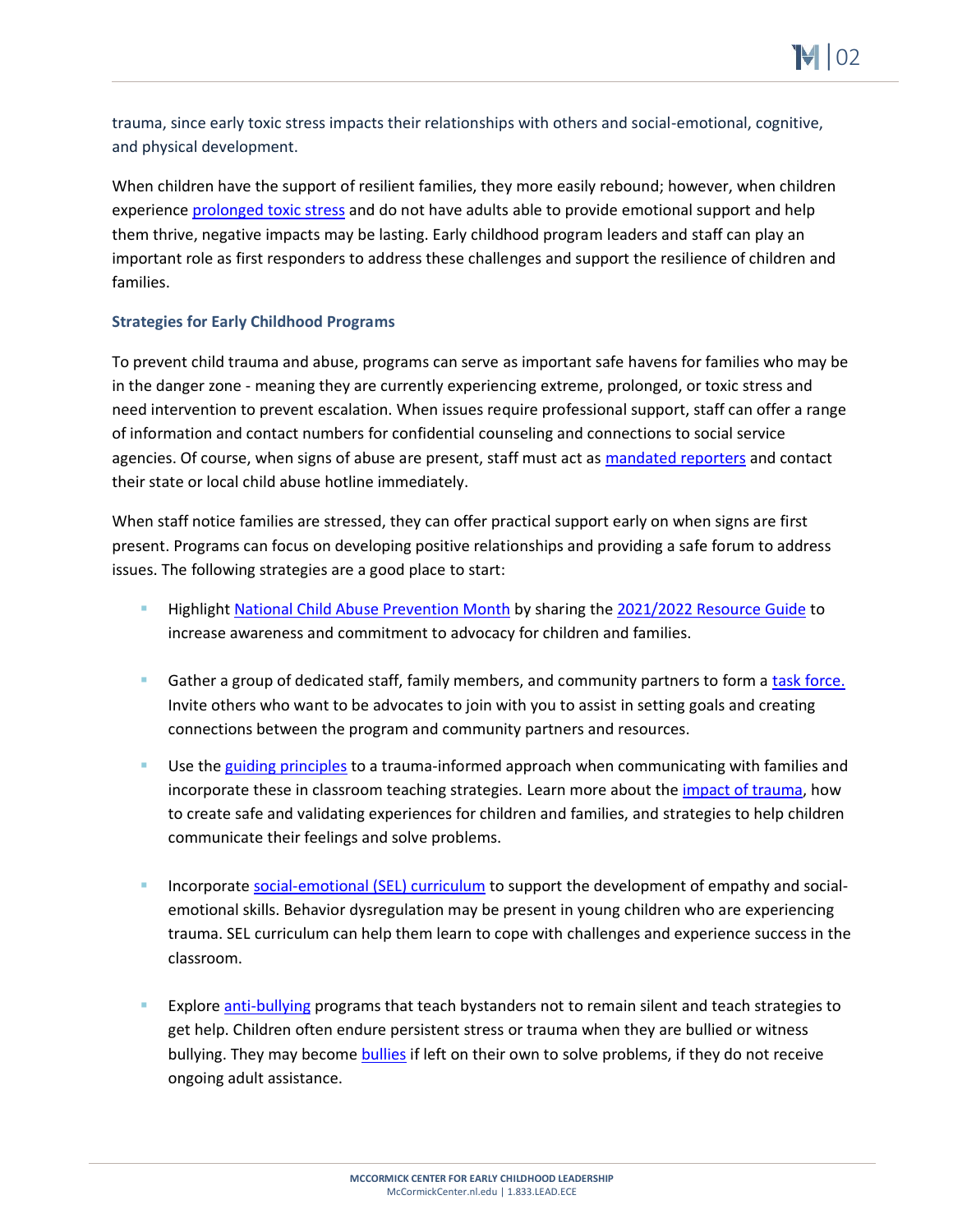- Provide a [range of family education materials,](https://www.mghclaycenter.org/parenting-concerns/supporting-your-child-in-the-face-of-trauma/) discussions, events, or support groups that offer social, psychological, and physical supports to families.
- Introduce [family resources,](https://www.naeyc.org/resources/topics/family-engagement) including materials that address stress and trauma in infants and [toddlers](https://www.zerotothree.org/espanol/trauma-and-stress) and offer support for crying and other stress-related behaviors. Help families prepare ahead of time to recognize signs of stress and plan consistent routines that can promote security.
- Identify community and mental health resources for families, including information about the impact of [adverse childhood experiences \(ACE\)](https://www.acesaware.org/resources/resources-by-organization/american-academy-of-pediatrics/) and the importance of [trauma-informed care.](https://www.nctsn.org/trauma-informed-care) Program staff and families may use these resources to help themselves and children cope with stress in healthy ways.
- Connect staff and families with tools and resources, such as a [stress screening](https://www.mhanational.org/self-help-tools) available from Mental Health America.
- Ask local experts to take part in family events to answer questions related to children's mental [health,](https://www.cdc.gov/childrensmentalhealth/index.html) [nutrition,](https://kidshealth.org/en/kids/fit-kid.html#catbody) [sleep issues,](https://healthblog.uofmhealth.org/childrens-health/helping-your-kids-overcome-stress-related-sleep-disruption) an[d stress management.](https://kidshealth.org/en/parents/stress.html)

During these challenging times, early childhood leaders and staff can make a significant positive impact by promoting staff and family resilience. National Child Abuse Prevention Month is the perfect time to explore new resources, invite others to share ideas, and spotlight the mental health of children. Reach out to other early childhood programs in your area, call your local news station, connect with social service agencies, and let your community know you are working together to prevent child abuse and promote the wellbeing of children and families.

**Cara Murdoch, B.A.**, is an assessor and training specialist and a member of the McCormick Center for Early Childhood Leadership Diversity, Equity, and Inclusion Task Force. Cara earned a baccalaureate degree in art and psychology and a lifetime teaching certificate for Art K-12 from Culver-Stockton College. Previously, Cara was a Quality Specialist. She spent 20 years in the Early Childhood Education field in classroom settings and as an assistant director. Cara initiated, advised, and was a consultant in the development of the year-round *Essentials Preschool Curriculum* for Gospel Publishing House.

**Sherry Rocha, MS.Ed.,** is an assessor and training specialist at the McCormick Center for Early Childhood Leadership. She holds a master's degree in curriculum and instruction with a specialization in multicultural education. Sherry has been dedicated to children and their welfare, safety, and emotional growth for over 30 years. She designed *Nurturing Creativity in Children*, a curriculum that won a national award from the National Extension Association of Family Consumer Sciences (NEAFCS), and was the recipient of additional awards for state and regional diversity work as the leader of the Education and Community